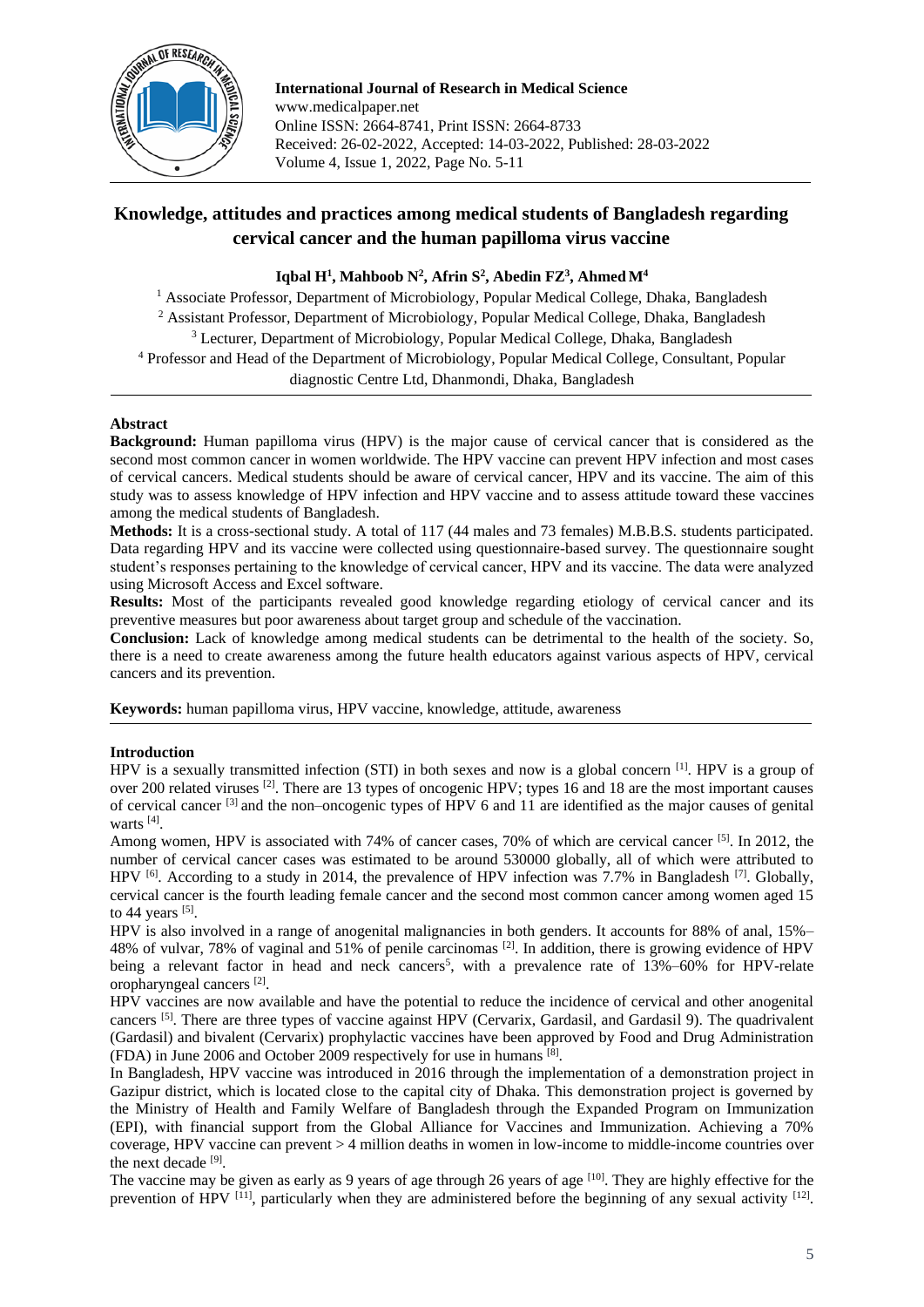Hence, by the end of 2017, 80 countries were recommending its administration  $^{[13]}$ . A two-dose schedule are recommended for age <15 years and a three-dose schedule are recommended for age >15 years  $^{[2]}$ .

Knowledge and attitude have been shown as important determinants for future vaccine acceptance [14]. An educational initiative targeting the medical students has a great value. Because in future, these students will be the first line information resources and will be having a major role in spreading awareness among a wide range of population. Therefore, this research was conducted to assess the current knowledge, attitude and HPV vaccination practice among the medical students of Bangladesh.

#### **Materials and Methods**

**Design:** An observational cross-sectional descriptive study was carried out.

**Target population:** The study was conducted on 117 medical students of Dhaka city, Bangladesh from September 2021 to December 2021.

**Procedure:** A standardized pre-test questionnaire was used in this research. Data was then collected via a Google link through email, in English. Participants were sent reminder emails to complete the questionnaire as well as contact was made over phone to ensure participation.

The questionnaire was divided into four main domains, which were demographic data, general knowledge regarding cervical cancer, HPV and HPV vaccines, practice/behavior concerning the HPV vaccine, and attitude toward HPV vaccines. The questionnaire took approximately 10 minutes to complete. The questions were mainly closed-ended, with additional elaborations or responses being possible, based on a Likert scale ranging from 'agree', 'disagree' and 'don't know'. Some of the questions were borrowed from previous publications measuring knowledge, practice, and behavior of cervical cancer and HPV vaccines [15]. To ensure the content and face validity of the questionnaire, a pilot study was conducted on 20 medical students, and no modifications were required. The data obtained were analyzed with frequencies analysis.

| <b>Variables</b> | N(%)             |  |
|------------------|------------------|--|
|                  | Gender           |  |
| Male             | 44 (37.60)       |  |
| Female           | 73 (62.39)       |  |
|                  | Place of staying |  |
| Home             | 86(73.50)        |  |
| Hostel           | 31(26.49)        |  |

**Table 1:** Characteristics of the study participants.

| Table 2: Student's knowledge about cervical cancer and the Human papilloma virus vaccine |  |  |  |
|------------------------------------------------------------------------------------------|--|--|--|

| <b>Variables</b>                                                                      | N(%)           |  |
|---------------------------------------------------------------------------------------|----------------|--|
| Knowledge of the existence of cervical cancer                                         |                |  |
| Agree                                                                                 | 105 (89.74)    |  |
| Don't know                                                                            | 11(09.40)      |  |
| Disagree                                                                              | 01(0.85)       |  |
| Cervical cancer can be fatal                                                          |                |  |
| Agree                                                                                 | 108 (92.31)    |  |
| Don't know                                                                            | 06(05.13)      |  |
| Disagree                                                                              | 03 (02.56)     |  |
| Cervical cancer is normally caused by an infectious agent                             |                |  |
| Agree                                                                                 | 93 (79.49)     |  |
| Don't know                                                                            | 19 (16.24)     |  |
| Disagree                                                                              | 05 (04.27)     |  |
| Cervical cancer is a common type of cancer in Bangladesh                              |                |  |
| Agree                                                                                 | 95 (81.19)     |  |
| Don't know                                                                            | 14 (11.97)     |  |
| Disagree                                                                              | 08 (06.84)     |  |
| Knowledge of the existence of Human Papilloma Virus                                   |                |  |
| Agree                                                                                 | 105 (89.74)    |  |
| Don't know                                                                            | 16 (13.68)     |  |
| Disagree                                                                              | 0 <sup>0</sup> |  |
| HPV can cause cervical cancer                                                         |                |  |
| Agree                                                                                 | 94 (80.34)     |  |
| Don't know                                                                            | 22 (18.80)     |  |
| Disagree                                                                              | 01(0.85)       |  |
| Did you know the Human Papilloma Virus can be transmitted through sexual intercourse? |                |  |
| 91(77.78)<br>Agree                                                                    |                |  |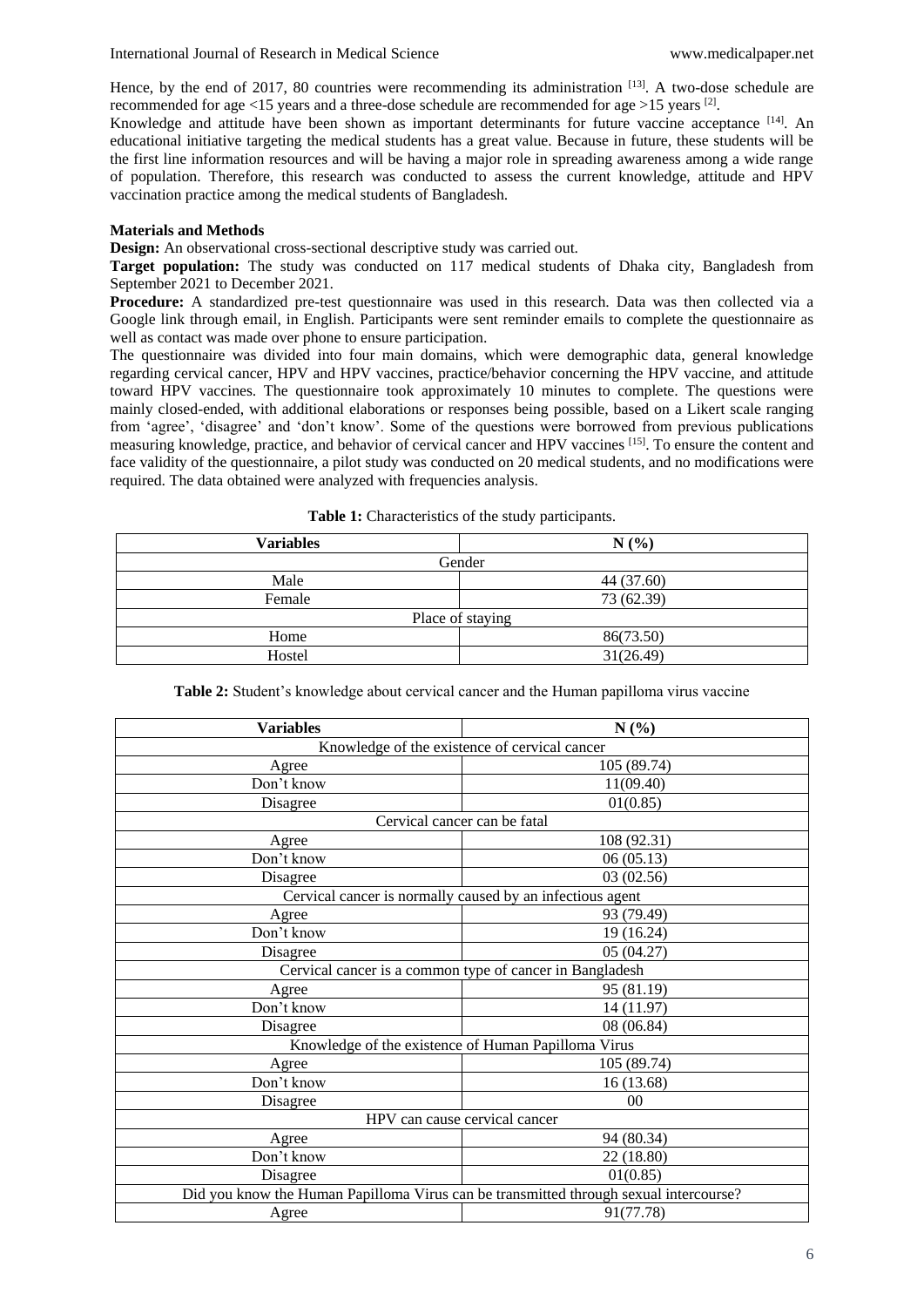| Don't know                                                | 21(17.9)                                                                                              |  |
|-----------------------------------------------------------|-------------------------------------------------------------------------------------------------------|--|
| Disagree                                                  | 05(04.27)                                                                                             |  |
| HPV subtypes 6 and 11 are associated with cervical cancer |                                                                                                       |  |
| Agree                                                     | 28 (23.93)                                                                                            |  |
| Don't know                                                | 54 (46.15)                                                                                            |  |
| Disagree                                                  | 35 (29.91)                                                                                            |  |
|                                                           | HPV subtypes 16 and 18 are associated with cervical cancer                                            |  |
| Agree                                                     | 62 (52.99)                                                                                            |  |
| Don't know                                                | 53 (45.30)                                                                                            |  |
| Disagree                                                  | 02(01.71)                                                                                             |  |
|                                                           | In most cases, HPV-infected women do not show symptoms                                                |  |
| Agree                                                     | 69 (58.96)                                                                                            |  |
| Don't know                                                | 40 (34.19)                                                                                            |  |
| Disagree                                                  | 08 (06.84)                                                                                            |  |
|                                                           | HPV-positive pregnant women can pass the virus to their babies                                        |  |
| Agree                                                     | 75 (64.10)                                                                                            |  |
| Don't know                                                | 29 (24.79)                                                                                            |  |
| Disagree                                                  | 13(11.11)                                                                                             |  |
|                                                           | There is no current cure or therapy for HPV infection                                                 |  |
| Agree                                                     | 31(26.50)                                                                                             |  |
| Don't know                                                | 43 (36.75)                                                                                            |  |
| Disagree                                                  | 43 (36.75)                                                                                            |  |
|                                                           | Have you ever heard of HPV vaccination?                                                               |  |
| Agree                                                     | 86 (73.50)                                                                                            |  |
| Don't know                                                | 28 (23.93)                                                                                            |  |
| Disagree                                                  | 03(2.56)                                                                                              |  |
|                                                           | Did you know it is a vaccination which protects women against cervical cancer?                        |  |
| Agree                                                     | 92 (78.63)                                                                                            |  |
| Don't know                                                |                                                                                                       |  |
|                                                           | 25(21.37)<br>0 <sup>0</sup>                                                                           |  |
| Disagree                                                  |                                                                                                       |  |
|                                                           | Did you know a lot of women have already acquired one or more HPV type(s) covered by the vaccine?     |  |
| Agree                                                     | 56 (47.86)                                                                                            |  |
|                                                           | Don't know<br>55 (47.00)                                                                              |  |
| Disagree                                                  | 06(05.13)                                                                                             |  |
|                                                           | HPV vaccines have the same effect whether the female takes it before or after being infected with HPV |  |
| Agree                                                     | 18 (15.38)                                                                                            |  |
| Don't know                                                | 58 (49.57)                                                                                            |  |
| Disagree<br>41(35.04)                                     |                                                                                                       |  |
|                                                           | HPV vaccine is best taken before starting to have sexual activities                                   |  |
| Agree                                                     | 77 (65.81)                                                                                            |  |
| Don't know                                                | 39 (33.33)                                                                                            |  |
| Disagree                                                  | 01(0.85)                                                                                              |  |
|                                                           | HPV vaccine can guarantee 100% protection from cervical cancer                                        |  |
| Agree                                                     | 24 (20.51)                                                                                            |  |
| Don't know                                                | 47 (40.17)                                                                                            |  |
| Disagree                                                  | 46 (39.32)                                                                                            |  |
|                                                           | There is an effective screening method of reducing the risk of cervical cancer                        |  |
| Agree                                                     | 84 (71.79)                                                                                            |  |
| Don't know                                                | 29 (24.79)                                                                                            |  |
| Disagree                                                  | 04(03.42)                                                                                             |  |
|                                                           | Pap smear testing is not required following HPV vaccination                                           |  |
| Agree                                                     | 26 (22.22)                                                                                            |  |
| Don't know                                                | 55 (47.00)                                                                                            |  |
| Disagree                                                  | 36 (30.77)                                                                                            |  |
|                                                           |                                                                                                       |  |

**Table 3:** Student's attitude towards cervical cancer and the Human papilloma virus vaccine

| Variables                                 | $(%^{(0)}_{0})^{1}$ |  |
|-------------------------------------------|---------------------|--|
| I have concern of being infected with HPV |                     |  |
| Agree                                     | 74 (63.25)          |  |
| Don't know                                | 28 (23.93)          |  |
| Disagree                                  | 15 (12.82)          |  |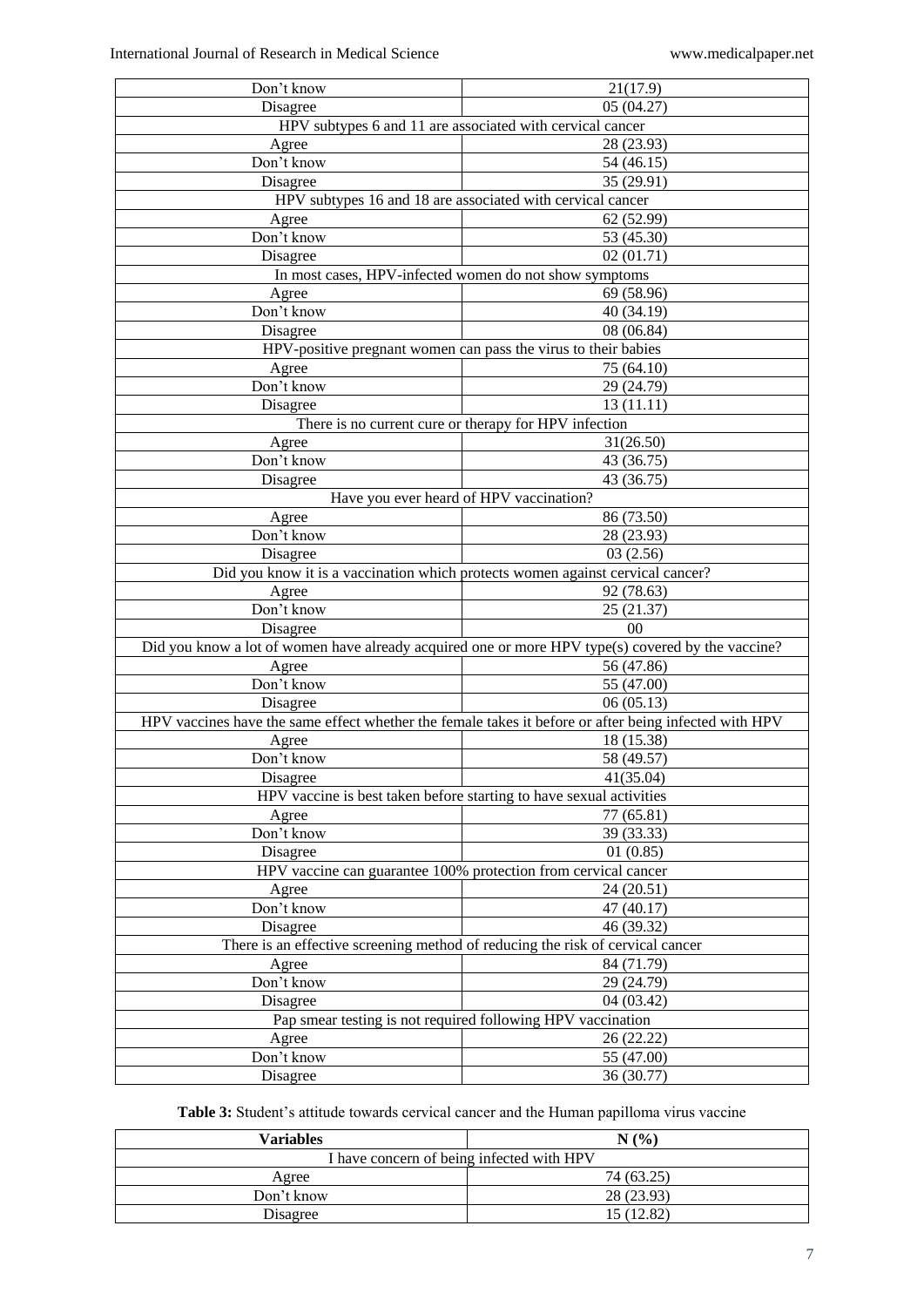| Most woman are at risk of HPV infection                                                                     |             |  |
|-------------------------------------------------------------------------------------------------------------|-------------|--|
| Agree                                                                                                       | 95 (81.20)  |  |
| Don't know                                                                                                  | 15 (12.82)  |  |
| Disagree                                                                                                    | 07(05.98)   |  |
| HPV infected woman are at risk of cervical cancer                                                           |             |  |
| Agree                                                                                                       | 105 (89.74) |  |
| Don't know                                                                                                  | 12(10.26)   |  |
| Disagree                                                                                                    | $00\,$      |  |
| I have confidence in the safety of HPV vaccine                                                              |             |  |
| Agree                                                                                                       | 76 (64.96)  |  |
| Don't know                                                                                                  | 32 (27.35)  |  |
| Disagree                                                                                                    | 09 (07.69)  |  |
| It is important for every woman to receive the HPV vaccine                                                  |             |  |
| Agree                                                                                                       | 99 (84.62)  |  |
| Don't know                                                                                                  | 17 (14.53)  |  |
| Disagree                                                                                                    | 01(0.85)    |  |
| Boys as well as girls should receive HPV vaccine                                                            |             |  |
| Agree                                                                                                       | 62(53.00)   |  |
| Don't know                                                                                                  | 41 (35.00)  |  |
| Disagree                                                                                                    | 14 (12.00)  |  |
| Could vaccination against a sexually transmitted disease encourage the early initiation of sexual activity? |             |  |
| Agree                                                                                                       | 43 (36.75)  |  |
| Don't know                                                                                                  | 38 (32.48)  |  |
| Disagree                                                                                                    | 36 (30.80)  |  |

**Table 4:** Student's practice about cervical cancer and the Human papilloma virus vaccine

| <b>Variables</b>                                              | N(%)        |  |
|---------------------------------------------------------------|-------------|--|
| Have you ever screened for HPV?                               |             |  |
| Yes                                                           | 03(02.56)   |  |
| No                                                            | 114 (97.43) |  |
| Have you been vaccinated against HPV?                         |             |  |
| Yes                                                           | 06(05.13)   |  |
| No                                                            | 111 (94.87) |  |
| How many doses of HPV vaccine did you receive?                |             |  |
| One                                                           | 00          |  |
| Two                                                           | 01(0.85)    |  |
| Three                                                         | 04(03.42)   |  |
| Don't remember                                                | 112(95.73)  |  |
| I would recommend this vaccine to my friends and family       |             |  |
| Yes                                                           | 106 (90.60) |  |
| No                                                            | 11(09.40)   |  |
| Do you discuss sexual health with your patients?              |             |  |
| Yes                                                           | 52 (44.44)  |  |
| No                                                            | 65 (55.56)  |  |
| Your recommendation of HPV vaccination for girls aged (years) |             |  |
| $09-12$ years                                                 | 32 (27.35)  |  |
| $12-15$ years                                                 | 24 (20.51)  |  |
| $16-21$ years                                                 | 49 (41.90)  |  |
| $21-26$ years                                                 | 12 (10.25)  |  |

#### **Results**

Data from 117 Medical students were collected and analyzed for the awareness of the students regarding the HPV and its infection. About 62.39% of the participants were female students and 37.60% participants were male students. The majority of students (73.50%) stayed at home. Participants' characteristics are presented in Table I.

## **Knowledge of HPV Infection and Vaccination**

Table II displays reported knowledge regarding cervical cancer and HPV. Of all the participants, 89.74% were knowledgeable about cervical cancer and almost all of the participants (92.31%) were agreed about the fatality of the cervical cancer. The majority of the participants (79.49%) knew that an infectious agent primarily caused cervical cancer, and 95 students (81.19%) believed that cervical cancer is common in Bangladesh. Ninety-four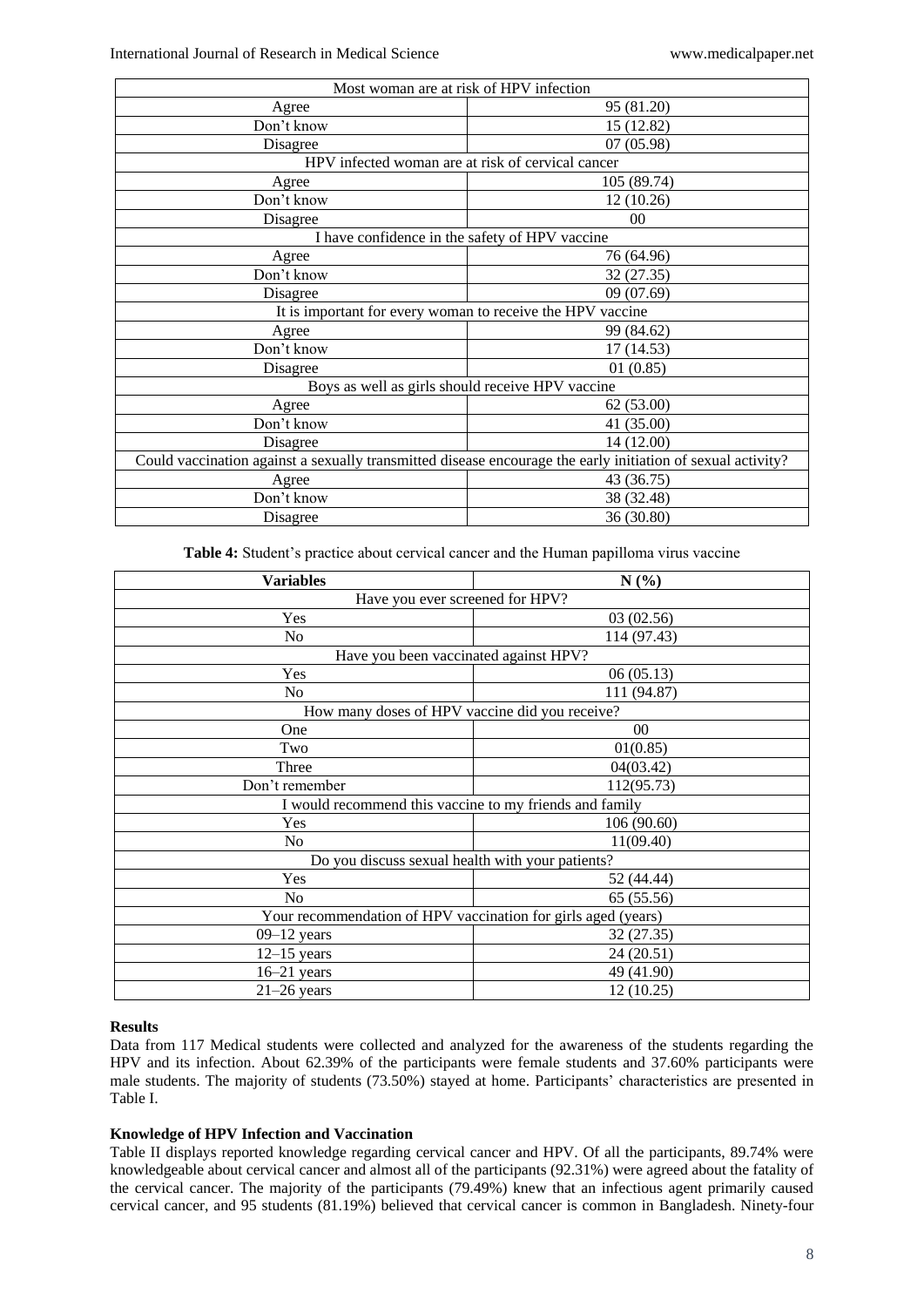students (80.3%) implicated that HPV is a causative agent of cervical cancer. But only 23 (19.7%) students didn't know about the association. According to 78% of students, HPV infection spreads by sexual route. As for knowledge of HPV subtypes, 24% considered types 6 and 11 are oncogenic, while for subtypes 16 and 18, 53% knew they were associated with cervical cancer. Seventy-four percent of the participants had heard about HPV vaccine and only 21% believed that vaccine give 100% protection from cervical cancer. Only 62 (53%) of the students recommended vaccination in both sex and 55 (47%) students were unaware about target of vaccination. Only 36 (31%) of students agreed that Pap smear testing is still required following administration of the HPV vaccine.

#### **Student's attitude towards HPV Vaccination**

Table III summarizes participants attitudes regarding HPV vaccine and cervical cancer.

About 74 (63%) students were concern about infection with HPV by themselves and majority (81.20%) believed that most woman are at risk of HPV infection. Almost 65% of participants believed that it is important for women to receive the HPV vaccine. More than half of the students indicated their confidence in the safety of the HPV vaccine however a notable percentage (27.35%) remained neutral. Almost 44% believed that HPV vaccinations could encourage the early initiation of sexual activity.

#### **Student's practice towards HPV Vaccination**

Table IV summarizes participants attitudes regarding HPV vaccine and cervical cancer.

Only 5.13% of the students have been vaccinated against HPV and 94.86% were not vaccinated prior to this study. But 91% allowed the vaccine to their family and friends. Almost 49 (42%) participants recommended the HPV vaccine for girls between 16–21 years. Only 44% of students stated they often discussed sexual health with their patients.

#### **Discussion**

The high prevalence, mode of transmission, association with cervical cancer and availability of effective vaccines all have made HPV a significant virus and of public health importance [16]. Many populations suffer from various diseases caused by HPV, and the overall death toll due to cervical carcinoma is remarkable. The success of the HPV vaccination program is closely related to awareness by health care professionals. So, this study aims to evaluate the knowledge level about HPV and anti-HPV vaccine among the medical students of Bangladesh, and to understand the nature of their attitudes towards vaccine, and to corelate the knowledge and attitude levels to their intentions and practices.

In this survey, almost all the students (90%) have heard of cervical cancer, reflecting the outcome of a study done in Morocco, where 93% of participants reported having heard of cervical cancer [17], whereas in Malaysia, only 61% of participants had heard of cervical cancer  $^{[18]}$ . This finding justifies the need for a public health intervention to disseminate information on cervical cancer.

In our study, majority of students (79.49%) were aware that its primary etiology is infectious that corresponds to the findings done in Kuala Lumpur (80.4%) [19], where majority of the respondents knew about the infectious agent.

Our study found that (90%) respondents have heard about the existence of HPV which corresponds the study done on Spanish girls (89.9%) <sup>[20]</sup>. In another study done in Sweden reported low level of awareness towards HPV (13.5%) [21]. This difference in awareness may be due to implementation of routine vaccination in Spain for girls aged 14 since 2008. Therefore, their students have better exposure and higher awareness. In our study, the knowledge about HPV were high because medical students have learned a lot about HPV from beginning.

Further analysis of the students' knowledge on HPV infection and cervical cancer showed that the majority (80.34%) participants knew the etiology, a finding that was greater than a study done in Malaysia, where only 61.0% of respondents thought that HPV could cause cervical cancer [22]. A multi-center survey on Canadian physicians showed that their knowledge about the virus-mediated etiology of cervical cancer was 56.2% [23]. A large-scale cross-sectional study of primary care pediatricians in the US showed that almost a third were unaware about the link of HPV with cervical cancer [24].

In our study, students demonstrated high knowledge about HPV transmission (78%), compared to a study conducted in Sweden where only 30% participants knew that HPV was a common cause of STD and spread by sexual activities  $[21]$ . In a study done by Mehta *et al*  $[25]$  found that 38% participants said that it only spreads sexually and 64% of students answered, HPV has a vertical transmission.

We found that more than half of the respondents (74%) have heard about HPV vaccine which corresponds to a study conducted in Melaka which was 77.6% <sup>[26]</sup>. Knowledge about the vaccination were also noted in the studies done in 2009 (11.8%) <sup>[19]</sup> and 2008 (10%) <sup>[22]</sup>. In our study, 79% of the respondents knew that HPV vaccine prevents the development of cervical cancer. This mirrors the data among Malaysian school students  $(79.8\%)$ <sup>[27]</sup>. This may be due to greater information about the HPV vaccine after the introduction of numerous campaigns by both public and private sectors.

In this study, we observed that very few people answered correctly the question about the target group for HPV vaccination. Only 53% students agree that the vaccine should be taken in both sexes. A possible explanation for this may be because the current vaccination program was focused solely on adolescent girls in order to reduce the incidence of cervical cancer <sup>[28]</sup>. More measures should be taken to improve perceptions towards HPV and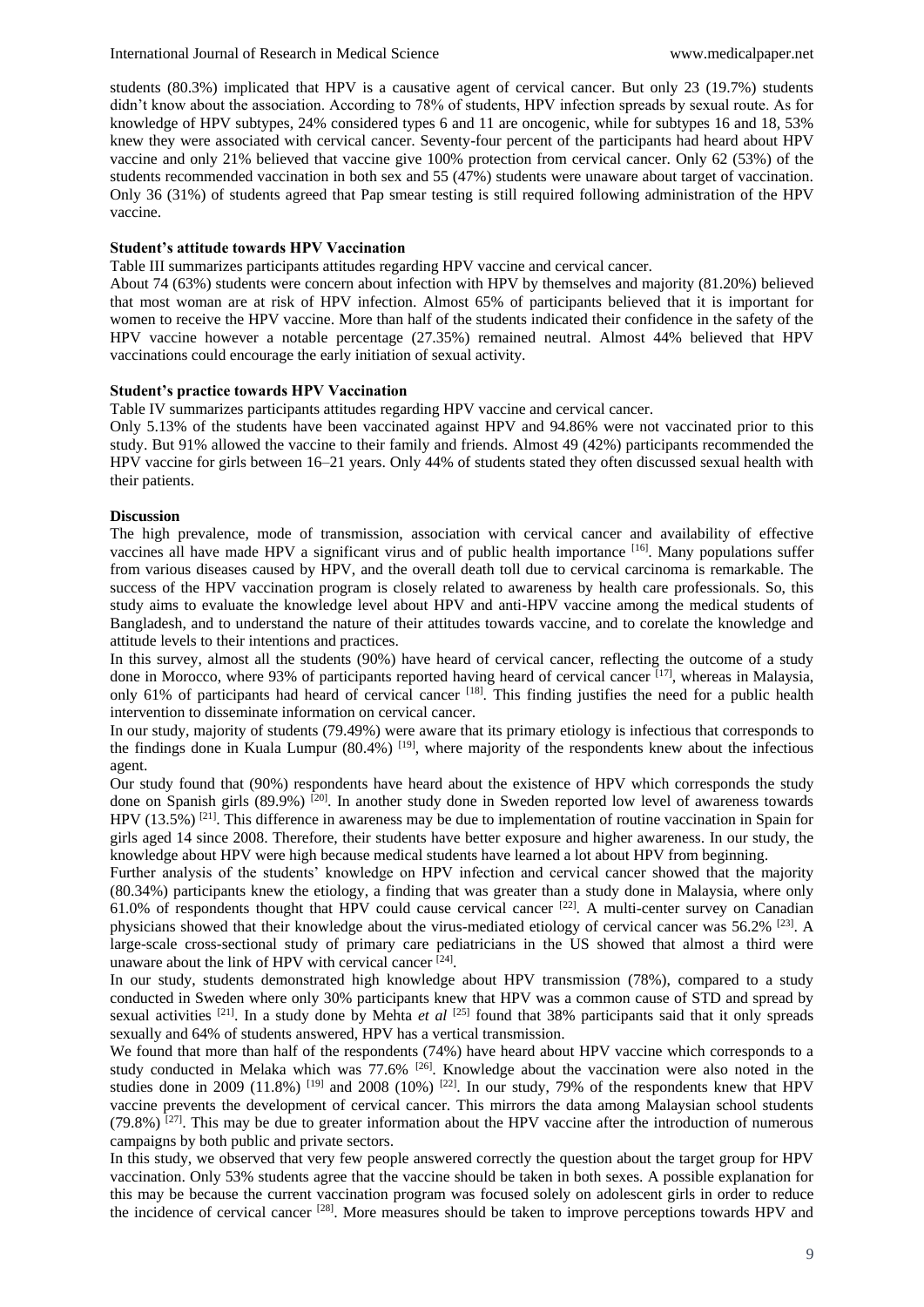the vaccine, especially in male under 22 years. Another study also reported that female students knew more about HPV and the vaccine than male students <sup>[29]</sup>. According to a survey conducted in 2015, there was a need to improve the education of young males about HPV infection, its associated diseases and the benefits of the vaccination [30]. In addition to male adolescents, parents' intentions were significantly associated with male HPV vaccination<sup>[31]</sup>.

Our study found that about 5.13% students were vaccinated against HPV infection. This vaccine uptake rate was higher than a study done in Vietnam (2.3%) <sup>[32]</sup> but lower than a study done in Hong Kong (7.2%-9.1%) <sup>[33]</sup>. In Lebanon, 16.5% of female college students were already vaccinated <sup>[34]</sup>. In Singapore, the vaccination rate among female students is only 9.8% <sup>[35]</sup>. It is essential to identify the factors that influence student vaccinations, which could help establish policies related to improving the vaccination rate.

Cervical cancer can also be prevented by early screening using Pap smear. Decrease of cervical cancer cases have been reported by 80% in developed countries due to an effective detection of pre-cancerous lesion through screening program <sup>[36]</sup>. Only 31% of the participants in our study thought that Pap smear testing is required even after HPV vaccination that is similar to the findings done in Kuala Lumpur. It is important to note that even after vaccination, women still need to undergo Pap smear screening because the HPV vaccine is not protective against all types of HPV [19].

In our study 90.60% students recommend HPV vaccination to their friends and family members as compared to 88% in the study done by Mehta *et al* <sup>[25]</sup>. A study done by Naki *et al* <sup>[37]</sup> on the awareness, knowledge and attitudes related to HPV infection and vaccine suggested that HPV related knowledge in the physicians was significantly higher and were more willing to get vaccinated as compared to non-physician staffs.

About 42% participants in our study recommended vaccinations for girls at older ages (16–26) years and only 27.35% of the participants agreed with the WHO recommendations and chose school age (9-12 years) as the most appropriate age group to receive vaccination. A study conducted in the US, reported majority of participants recommending HPV vaccines to girls aged 16–18 years but only 46% recommending them for adolescent girls aged  $10-12$  years  $^{[24]}$ .

Our study showed, only 10.25% students believed that vaccination is best given before marriage (21-26 years). In a study done in Iranian, 88.4% of the participants preferred administration of the vaccine just before marriage [38]. Several cultural and religious beliefs which prefer sexual activity to begin after marriage can justify these findings.

### **Limitation**

The limitation of our study was that the study population was from one medical college which does not represent the knowledge of all medical students. Inclusion of other students from different courses like dental, nursing, physiotherapy etc. will increases the impact of this study in future.

#### **Conclusion**

To conclude, this study revealed that knowledge of HPV, its association with cervical cancer and its preventive measures among the respondents were still insufficient. Attitude towards HPV vaccination was significantly associated with knowledge about cervical cancer. The misconception about the target group in general public would be even more and acceptance also would be very poor. The existing gap between the knowledge and attitude of the students can be overcome by health education programme, seminars, group discussions, and interactive sessions among the students regarding the HPV. Introducing the HPV vaccine into the National Immunization Program could be pragmatic solutions to increase levels of HPV vaccination.

#### **References**

- 1. McCaffery K, *et al*. Social and psychological impact of HPV testing in cervical screening: a qualitative study. Sex Transm Infect,2006:82(2):169–74.
- 2. World Health Organization. Human papillomavirus vaccines: WHO position paper, May 2017. Wkly. Epidemiol. Rec,2017:92:241–268.
- 3. Clifford GM, *et al*. Human papillomavirus types in invasive cervical cancer worldwide: a meta-analysis. Br J C,2003:88(1):63-73.
- 4. Garland SM, *et al*. Natural history of genital warts: analysis of the placebo arm of 2 randomized phase III trials of a quadrivalent human papillomavirus (types 6, 11, 16, and 18) vaccine. J. Infect. Dis, 2009: 199(6): 805-814.
- 5. Bruni L, Barrionuevo-Rosas L, Albero G. Human papillomavirus and related diseases in the world. summary report ICO Information Centre on HPV and Cancer (HPV Information Centre); 2017.
- 6. Plummer M, *et al*. Global burden of cancers attributable to infections in 2012: a synthetic analysis. Lancet Glob Health,2016:4:609–16.
- 7. Nahar Q, *et al*. Genital human papillomavirus infection among women in Bangladesh: findings from a population-based survey. PLoS One,2014:9(10).
- 8. Markowitz LE, *et al*. Human Papillomavirus Vaccination: Recommendations of the Advisory Committee on Immunization Practices (ACIP). Morbidity and Mortality Weekly Report,2014:63(RR05):1-30.
- 9. World Health Organization. Immunization Coverage. Available online: https://www.who.int/news-room/ fact-sheets/detail/immunization-coverage (accessed on 2 February 2022).